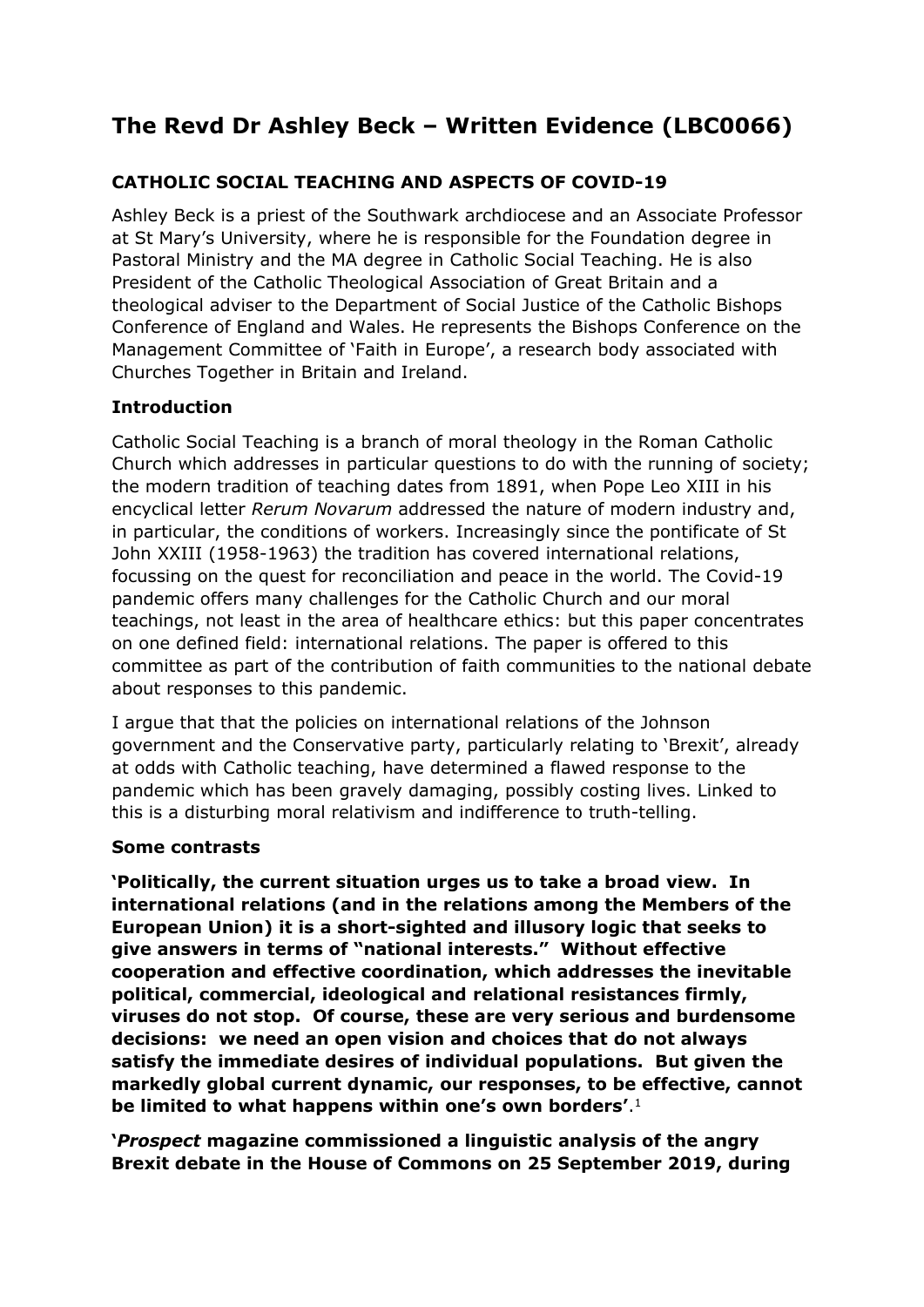**which Prime Minister Boris Johnson used terms like 'traitors', 'betrayal' and 'surrender' of his opponents. The analysis noted that, on average, the Prime Minister used a word from Harvard University's list of semantically hostile terms every twenty-eight words, roughly every one and a half sentences – an unusual level of aggression. More relevant here is that he used the word 'I' 340 times – far more frequently than normal.**' 2

The Roman Catholic Church in England and Wales, and other churches and faith communities, have faced in 2020 an unprecedented period, where because of a massive pandemic much of our normal physical worship and pastoral life has changed enormously very quickly. Covid-19 has dominated our lives in the last few months even more than a world war.

In late 1996, a few months before the 1997 General Election a document was published called *The Common Good,* issued by the Catholic Bishops Conference of England and Wales<sup>3</sup>. One of its memorable slogans was 'Nothing is beyond the scope of faith.' It was an insistence that every aspect of our lives is subject to the enlightenment of scrutiny and of religious faith. Nothing is off limits. Whenever Christians are told that we should not interfere in this or that question, and sometimes Christians themselves say this, we know that this truth has not been grasped.

The Roman Catholic Church, like other Christian communities, has had many priorities during the pandemic: maintaining pastoral support and, where possible, sacramental ministry to those suffering from the virus, together with celebrating the sacraments and other liturgical acts in our churches, many of them live-streamed. Bishops have also cared for priests who have themselves been in isolation, suffered from the virus or who have died. But we continue a teaching ministry, rooted in the gospel, drawing on Sacred Scripture and our theology, particularly the prophetic tradition in the Old Testament and Catholic Social teaching. We try as a Church to grow in our understanding of what God is telling us, and this must include challenging our society and, in particular, the way this crisis has been handled. Social teaching demands that we play our part in calling those responsible to account. Catholics of all people should not be deterred from doing this by calls for national unity.

If nothing is beyond the scope of faith then any assessment of what has happened in the light of our teaching is a vast topic. one very big part of this are ethical decisions about who should receive the right medical care; another, involving analysis of decisions over the last decade and longer as well as the last few months, is the ethics of resource allocation within the National Health Service and of resources within the national economy<sup>4</sup>.

With regard to international relations I contrast on the one hand the teachings of the Catholic Church about international co-operation in general and particularly in the face of this crisis and on the other hand, the attitude and outlook of the UK government which led early on in the crisis here to mistaken decisions – decisions which might have increased the loss of life. The contrast means that we have to see those decisions not simply as incompetent but *morally flawed*.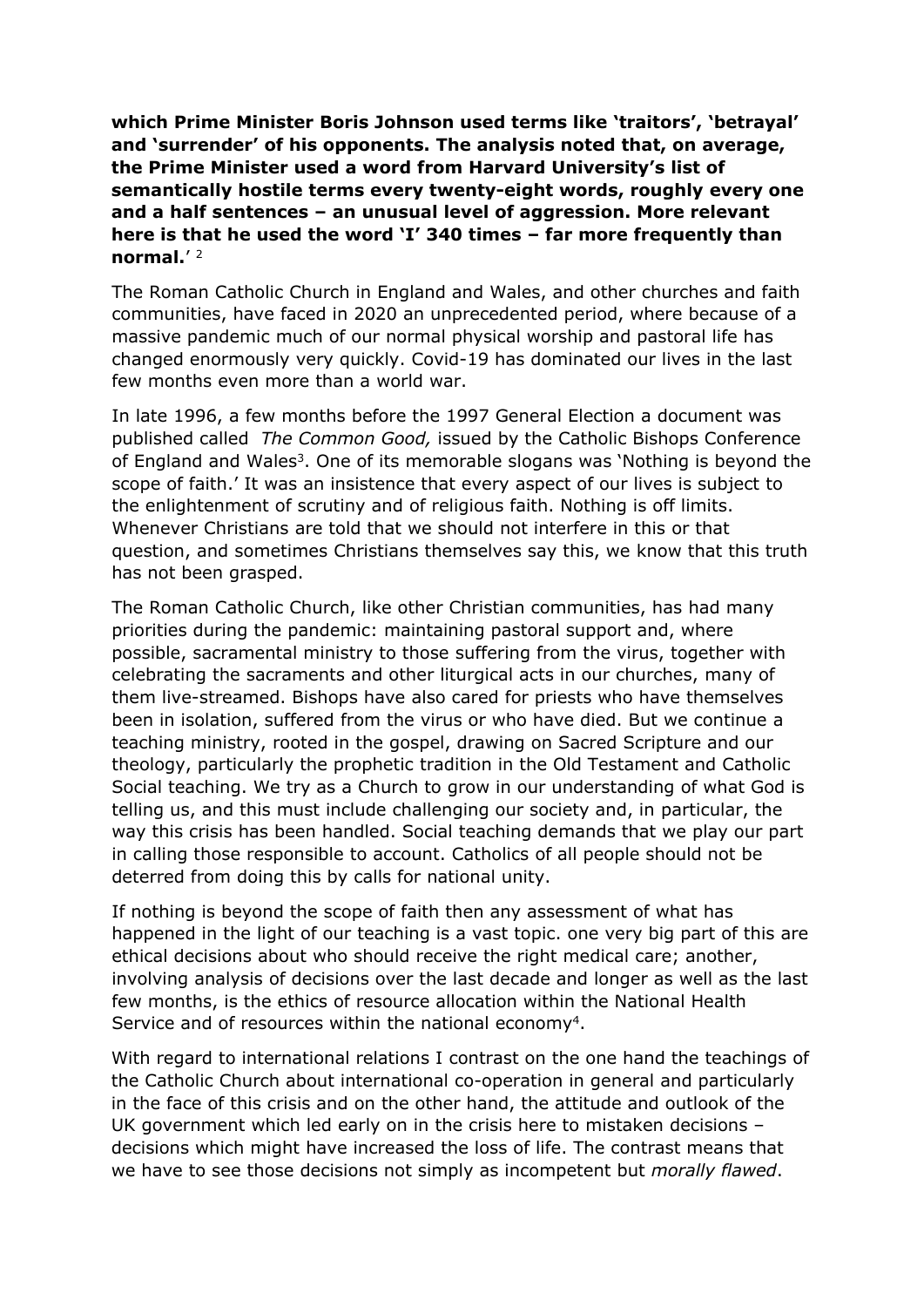# **The Catholic Church and the international Common Good**

In a recent article Professor Daniel Sulmasy<sup>5</sup> outlined four different ways of understanding the concept of 'the Common Good': the utilitarian, the liberal, the authoritarian and the holistic. Herer I am concerned with the holistic:

**'The fourth understanding of the common good is that it is more than the sum of the parts and more than the necessary goods we share in common. The common good is greater than the good of any individual, but not something that exists above or apart from the individual. On this holistic view of the common good, the good of the individual is, in part, constituted by the good of the whole. And the good of each individual is always, in turn, respected as integral to the common good.'**

This understanding of the Common Good has determined for a long time Catholic teaching about international relations. It is reflected in countless letters and documents from the Holy See – one of the most striking was the call by Pope St John XXIII in his great encyclical on peace, *Pacem in Terris,* for a 'world political authority' – with regard to both financial regulation and care for the created order, this call has been repeated by Pope Benedict XVI in his encyclical *Caritas in Veritate* (2009) and Pope Francis in his encyclical *Laudato Si'*(2015)*.* While the Church supports peoples' self-determination national sovereignty cannot be absolute: the message of history is that countries need to find more effective ways of cooperating in the interests of the Common Good. Therefore the leaders of the Catholic Church have supported international bodies like the UN, the ILO, the EU and others, while sometimes criticising their policies. It is also why many of us argued four years ago that *Brexit* was (and is) an attack on Catholic teachings as well as many of our people<sup>6</sup>.

This 'internationalism' at the heart of the Church's teaching underlies the first quotation earlier in this paper from the Pontifical Academy of Life. This is hardly surprising – our religion breaks down boundaries and repeatedly challenges those who make loyalty to the nation state absolute. Both as the virus continues and when it finishes, it is in the interests of our common humanity that we learn to co-operate and share resources: the virus has made this a more urgent priority.

Similarly Pope Francis in many of his statements since the pandemic begun has stressed the need to turn away from self-interest, whether for individuals, groups within society, or countries  $<sup>7</sup>$ . The virtue of solidarity, fundamental to</sup> Catholic teaching, helps us realise that we are accountable for what we do to help others, particularly those who are most in need. This is about political will and policy-making; vague feelings of compassion are not enough. The pope has pointed out that the crisis offers us opportunities for being more true to solidarity and making a better world.

## **The Johnson government and Covid-19**

This outlook of Christians is in stark contrast to that of the leaders of this country. The Conservative government elected in December 2019 was characterised overwhelmingly by a determination to expedite the departure of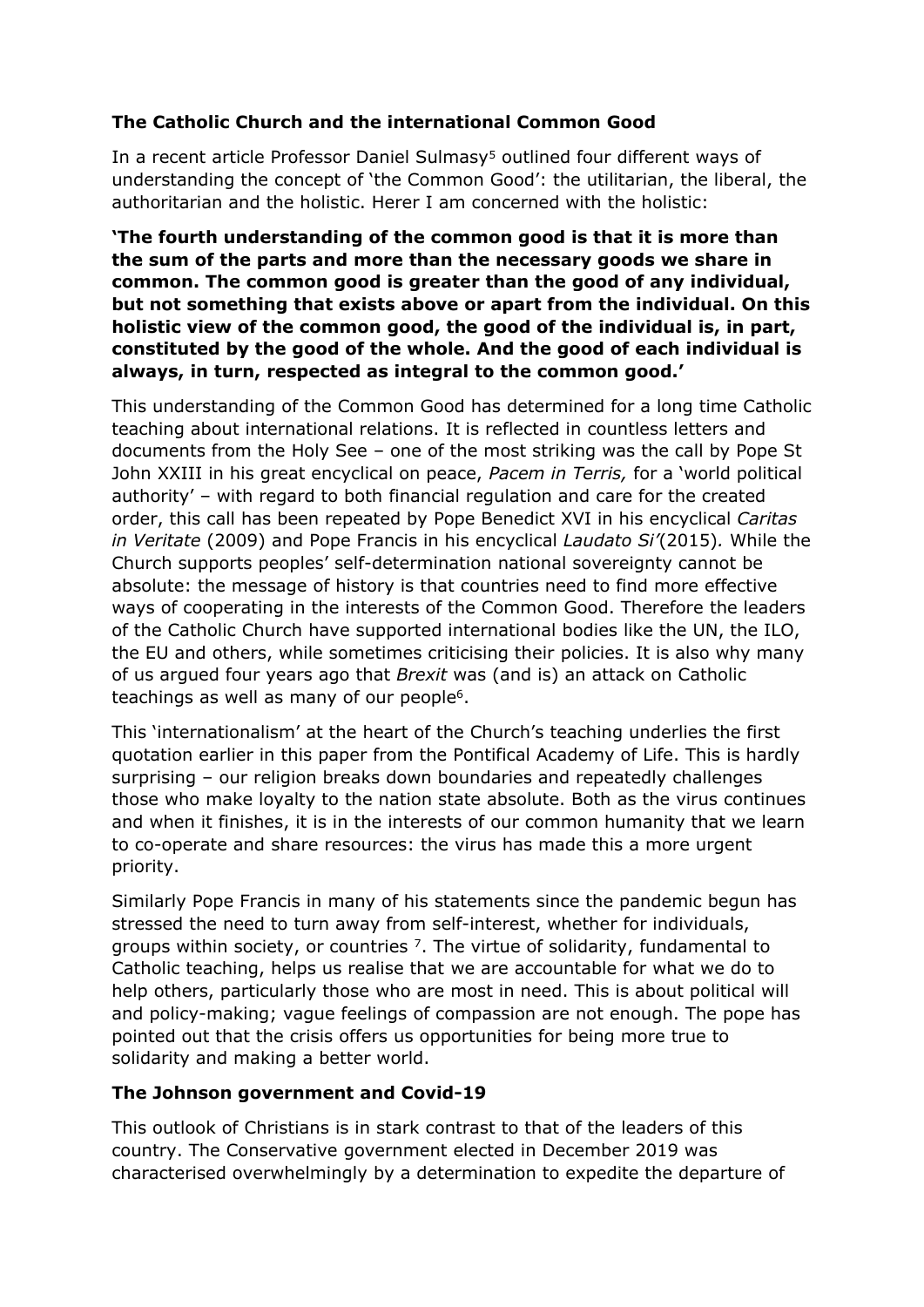the UK from the EU without delay. Boris Johnson's ministers have reflected not a variety of viewpoints in relation to this most divisive issue, but only the one which was seen to be victorious.

At the heart of the whole *Brexit* campaign, from the very beginning, has been an assertion of national sovereignty – this is part of its popular appeal. Moreover the *Brexit* campaign has been allied with similar political outlooks and governments around the world. There are many examples but in the context of Covid-19 the most glaring is the Trump administration in the United States. The common ground which can be detected in the early stages of the pandemic included an effort to assure people that the virus was not an immediate threat – but rather something 'out there' - and an inability to learn from the experiences of countries where the virus had taken hold earlier. For this country this was clearest in relation to Italy, where the virus first gained a foothold in Europe<sup>8</sup>. Many commentators have pointed out that the way in which the virus spread *should* have given the UK and the USA a 'head start' by implementing restrictive measures and widespread testing and the correct following up of testing early on<sup>9</sup> . Measures have been introduced too late, and often these governments, or those with influence on them, have wanted to lift restrictions too early. It has been widely recognised at the time of writing that there were mistaken delays, particularly with regard to testing and the provision of protective equipment<sup>10</sup>, even though many of the problems remain. One thing the UK could have learnt from Germany was the better provision of testing because the system there is less centralised. <sup>11</sup>

Johnson's predecessor Teresa May in early May 2020<sup>12</sup>, in a rare public intervention since her resignation last year, called for better international cooperation, taken as a criticism of her successor. None of this is accidental. It is generally a mistake to think that people in a crisis behave differently from how they would the rest of the time: so if politicians have a narrow agenda centred on national self-interest, and in pursuit of this have brought about the most important international political change for decades, they will react on the basis of this outlook in the face of an international crisis. It is rather like the traditional (though not uncontested) moral theological concept of a 'fundamental option' – if we have a certain mindset, that will, on the whole, determine our conduct. Consequently government ministers who fail to co-operate with other countries, or to benefit from the good will of other countries, are not simply making a mistake: they are acting according to type. The reactions of the political Right, when they have been in power in the world, have been remarkably similar.

It goes further than we might think. The language of treachery identified in the second quotation at the beginning of this paper about Boris Johnson, linked to what former Chief Rabbi Lord Sacks identifies in his book as a focus on 'I' rather than 'We', has implications for international policies. National selfishness is a form of egotism: 'We' are Europe and the rest of the world; 'I' is simply the United Kingdom (or a part of it). We could also recognise that some aspects of resistance to social distancing and other measures reflect this.

By early May 2020 we could identify in countries led by governments of this kind a tragic catalogue of failure – the US and the UK have some of the highest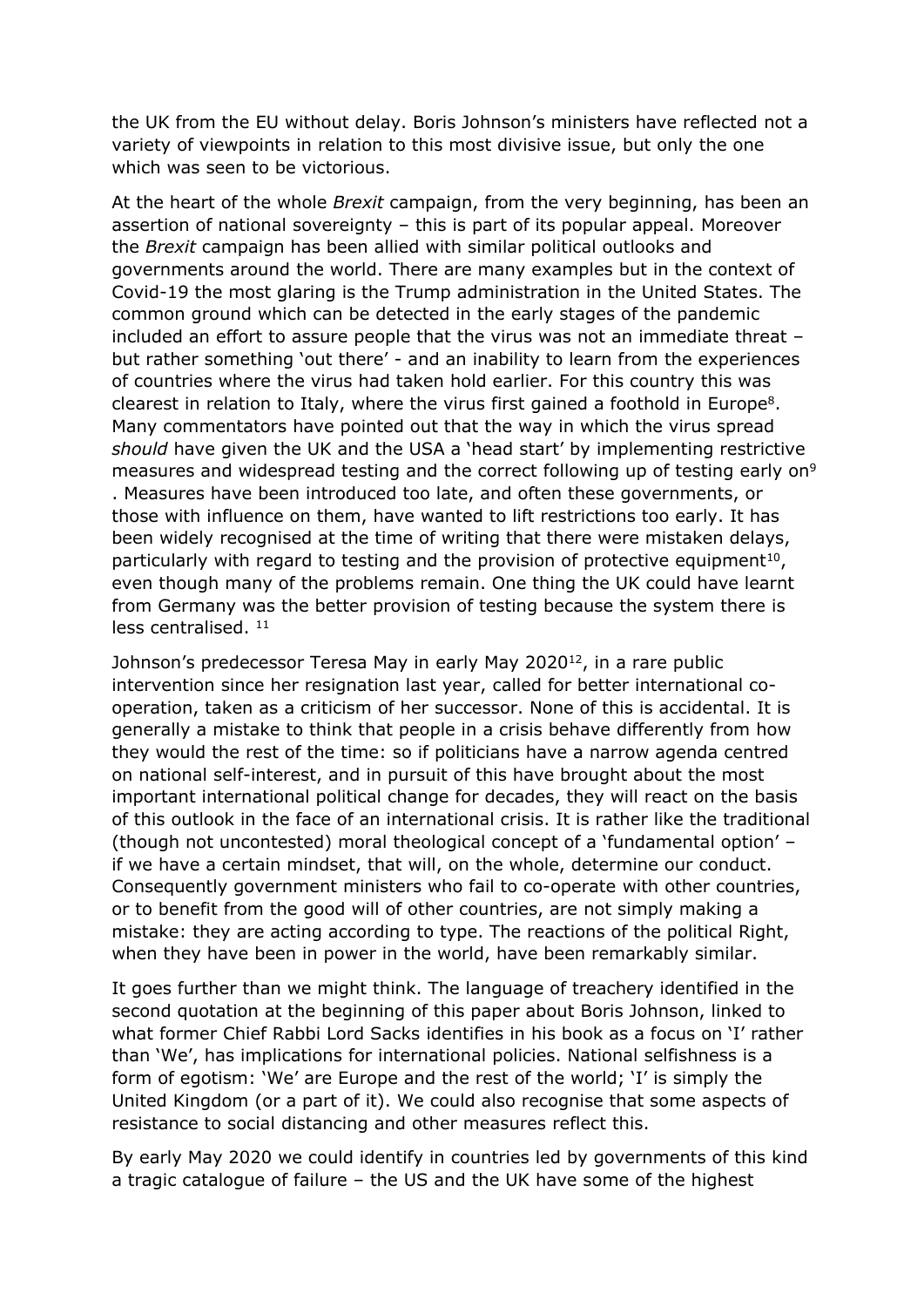mortality figures in the world. At the heart of the attitudes behind this catalogue is a morally flawed attitude towards international co-operation. These people do not believe in it. As far as the UK is concerned this is in line with *Brexit*: indeed the UK failed early on to take advantage of some aspects of Europe-wide cooperation which were open to us in spite of the departure of the country from the union. The 'jingoism' in the government has remained strong, even after mistakes made at the beginning of the crisis. <sup>13</sup> It's not an accident.

### **Truth-telling and Morality**

This set of attitudes is also about truth-telling and policies towards journalists who ask difficult questions. In the UK since the beginning of the crisis, and well into it, claims have been made by government which have been inaccurate or false: from the standpoint of Catholic teaching this is a serious and worsening problem. *The Compendium of the Social Doctrine of the Church* is an important source-book for Roman Catholics, drawing together in one volume wide*-*ranging material. Drawing on papal teaching the document says this about political power:

**'The biblical message provides endless inspiration for Christian reflection on political power, recalling that it comes from God and is an integral part of the order he has created. This order is perceived by the human conscience and, in social life, finds its fulfilment in the truth, justice, freedom and solidarity that bring peace.'** <sup>14</sup>

Christians cannot accept that politicians have to behave badly, that mendacity is inevitable – such cynicism further devalues the political vocation. We can do better than we are at present: the Church tries to support and enhance the political vocation<sup>15</sup>. Truth-telling is actually central to the problem. Many commentators have pointed out that indifference to morality in relation to truth is not just an incidental side-effect: sadly it defines a big part of the political class. So Professor William Davies wrote recently:

**'Johnson and his allies have frequently failed to understand what morality means to people, as if it is merely a habit that some of us happen to fall into. Every time Johnson or his allies have been called to apologise for something (be it his past comments, shortage of PPE in hospitals, or the Cummings scandal), the answer has always been the same: "I'm sorry if you feel this is wrong," but never, "I'm sorry for this wrong." It signals an eerie failure of understanding.' <sup>16</sup>**

From the standpoint of traditional Christian moral teaching this abandonment of objective moral standards is a really serious problem for our society, not just for religious believers: and we are paying the price. This moral relativism and indifference to the truth, together with negative attitudes towards other countries and a reluctance to co-operate internationally are culpable and avoidable moral flaws. Moreover those responsible should be held to account.

### **Conclusion: What happens now?**

In the Roman Catholic Church when a baby is baptised the child is anointed on the crown of the head, modelled on Christ who is 'priest, prophet and king.'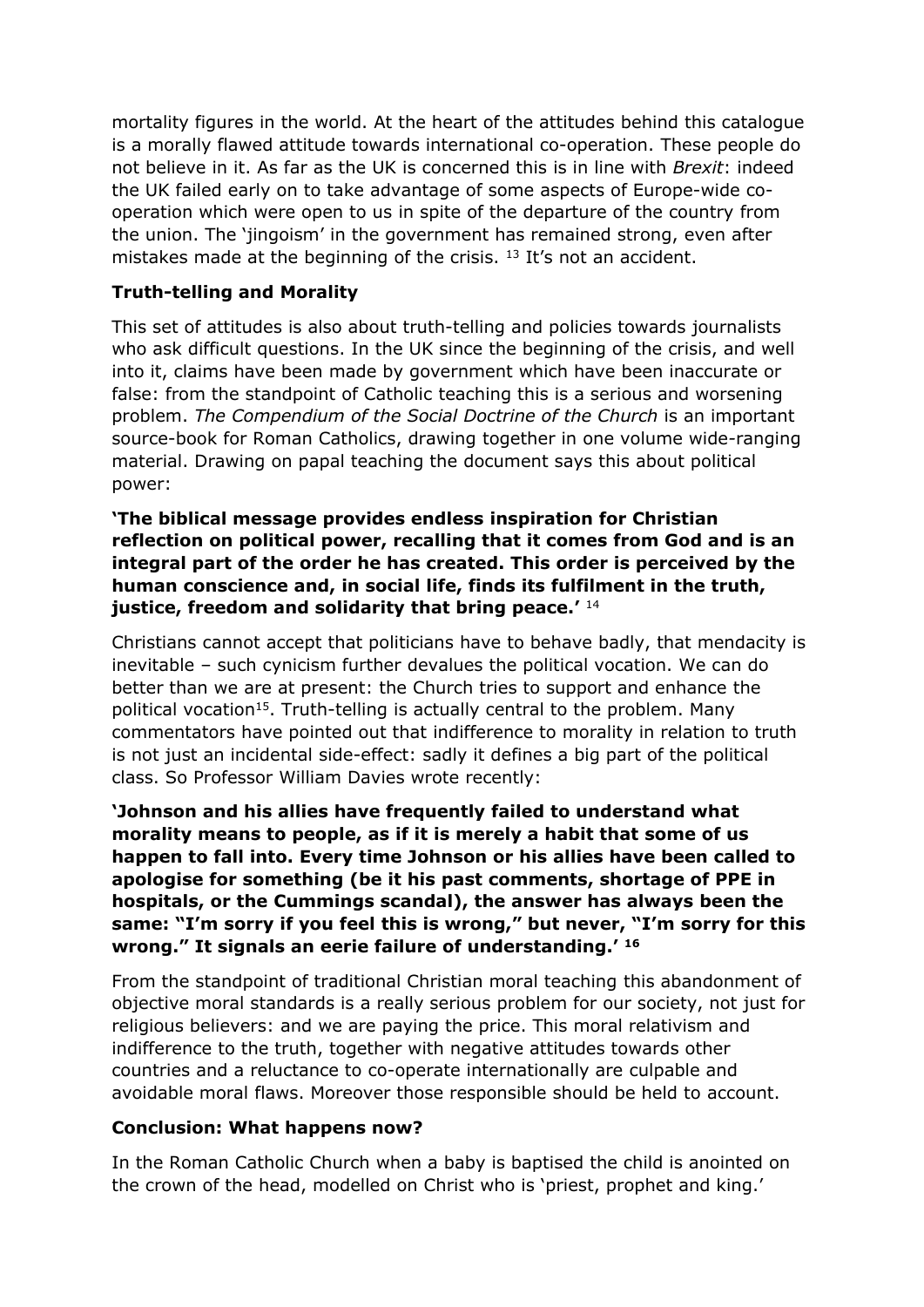What this means is that Christians, all the baptised, is called to share in the prophetic ministry of Christ. Prophets are awkward customers. We live in a pluralist society in terms of religious beliefs: Christians cannot impose our beliefs or values on others, but we do have the same right as other groups to make a contribution to public debate, especially in relation to the awesome event of this pandemic.

Following the document from the Academy of Life quoted at the beginning of this paper, the Holy See's Dicastery for Integral Human Development was asked by Pope Francis to set up a commission to look at the aftermath of the pandemic, reflecting the insights of Catholic Social Teaching. The Catholic Church in this country will be contributing to the work of this commission, reflecting our pastoral experience during the crisis *and* a moral evaluation of the conduct of public bodies and the government of this country. Reviewing the pandemic will also demand, as the Archbishop of Westminster, Cardinal Vincent Nichols, pointed out in a homily at a special Mass of Thanksgiving on VE Day livestreamed from Westminster Cathedral<sup>17</sup>, a renewed determination to ensure that everyone in society is properly cared for and loved. All the churches will contribute to the national debate about the future, including international policies aiming at better co-operation and the need to support the poorest countries; options which should be discussed include, even at this late stage, suspending the *Brexit* process or at the very least extending the transition period, to reduce damage to the UK economy, damage which will hurt the poor above all.

VE Day in 2020 was important as it marked the seventy-fifth anniversary of the end of the war in Europe; it is near Europe Day (9 May). International cooperation which helped defeat Nazism led to international co-operation which began common European institutions with the Schuman Declaration seventy years ago, an initiative grounded in Catholic teaching about international relationships. The vision behind that declaration is something the leaders of this country have walked away from: and we have seen in this crisis what this means. The EU is not perfect, and Catholic Church leaders have pointed out flaws in its response to the virus<sup>18</sup>, but a great deal has also been achieved<sup>19</sup>. Policy mistakes in the UK grounded in flawed moral attitudes may well have led to greater loss of life than might otherwise have been the case – that is why for the Catholic Church and other faith communities to assert this, to call politicians to account and to speak truth to power is not playing politics, or being uncharitable. It is simply our duty if we are faithful to the Catholic Church's moral teaching<sup>20</sup>.

This teaching is not simply for our faith community – and this paper is offered to the committee as part of the Roman Catholic Church's engagement and dialogue with the wider community in this country.

<sup>1</sup> Pontifical Academy of Life, *Global Pandemic and Universal Brotherhood* [www.academyforlife.va/content/dam/pav/documenti%20pdf/2020/Nota%20Covid19/Note%20on](http://www.academyforlife.va/content/dam/pav/documenti%20pdf/2020/Nota%20Covid19/Note%20on%20the%20Covid-19%20emergency_ENG_.pdf) [%20the%20Covid-19%20emergency\\_ENG\\_.pdf](http://www.academyforlife.va/content/dam/pav/documenti%20pdf/2020/Nota%20Covid19/Note%20on%20the%20Covid-19%20emergency_ENG_.pdf)

<sup>2</sup> Jonathan Sacks, *Morality* (London: Hodder and Stoughton 2020), p. 26.

<sup>3</sup> <https://cbcew.org.uk/plain/wp-content/uploads/sites/3/2018/11/common-good-1996.pdf>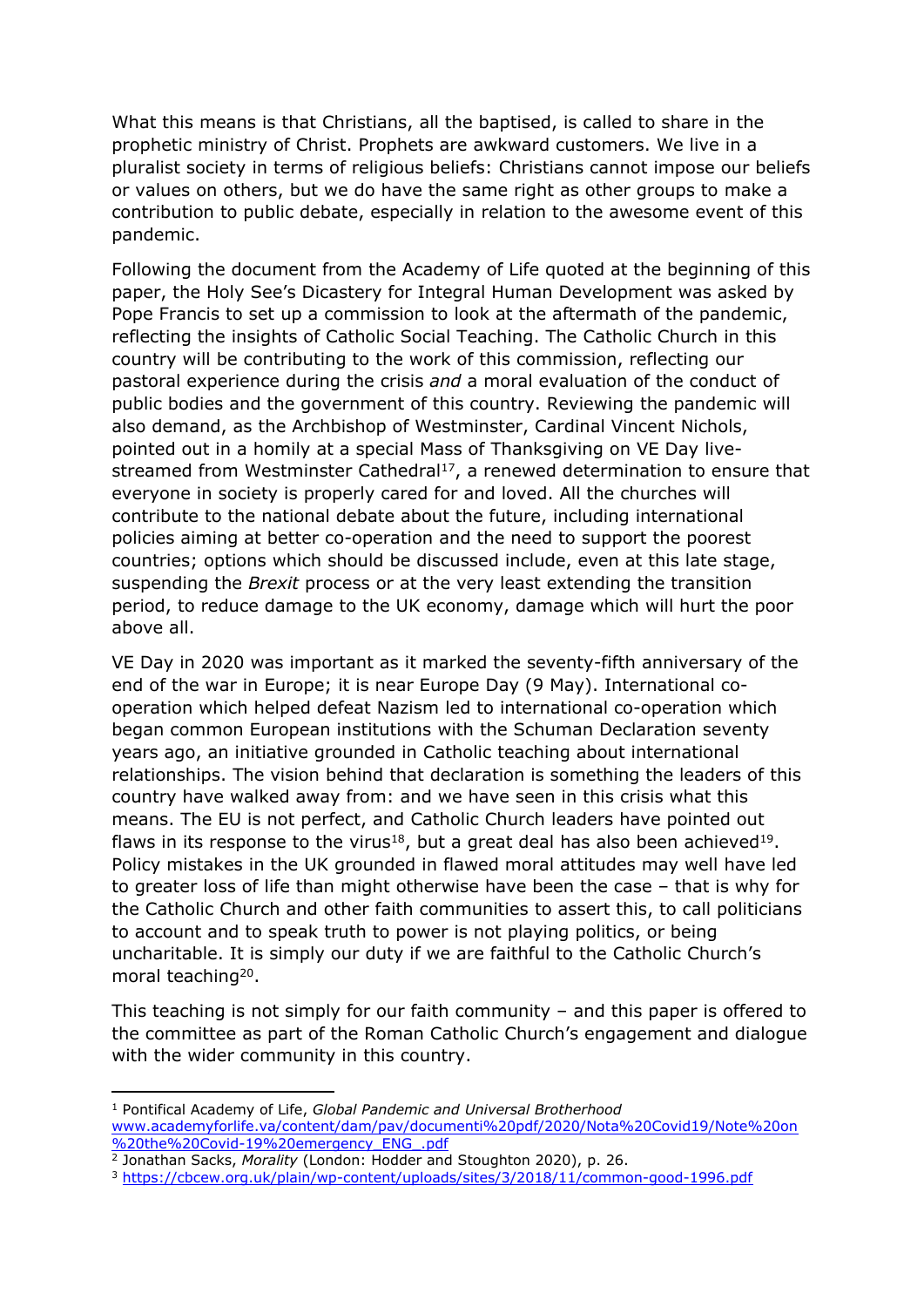<sup>4</sup> Analysis can be found, for example in a series of pieces in the Catholic Social Thought blog based at St Mary's University, [https://catholicsocialthought.org.uk](https://catholicsocialthought.org.uk/) and that based at Georgetown University <https://catholicsocialthought.georgetown.edu/blogs/catholic-social-thought-matters> <sup>5</sup> 'The virus and the common good' *The Tablet* 18 April 2020.

 $6$  Pope Francis, referring the Europe Day and the 70<sup>th</sup> anniversary of the Schuman Declaration, reiterated the Church's support for European integration in his *Regina Caeli* address on 10 May 2020, 'My thoughts today go to Europe and Africa. To Europe, on the occasion of the 70th anniversary of the Schuman Declaration, of 9 May 1950. It inspired the process of European integration, allowing the reconciliation of the peoples of the continent, after the Second World War, and the long period of stability and peace we enjoy today. The spirit of the Schuman Declaration does not fail to inspire those with responsibilities in the European Union, called to face the social and economic consequences of the pandemic in a spirit of harmony and collaboration'.

[http://www.vatican.va/content/francesco/en/events/event.dir.html/content/vaticanevents/](http://www.vatican.va/content/francesco/en/events/event.dir.html/content/vaticanevents/en/2020/5/10/regina-coeli.html) [en/2020/5/10/regina-coeli.html](http://www.vatican.va/content/francesco/en/events/event.dir.html/content/vaticanevents/en/2020/5/10/regina-coeli.html)

<sup>7</sup> There are many examples; see in particular his *Regina Caeli* address on 3 May 2020. [http://www.vatican.va/content/francesco/en/events/event.dir.html/content/vaticanevents/en/202](http://www.vatican.va/content/francesco/en/events/event.dir.html/content/vaticanevents/en/2020/5/3/regina-coeli.html) [0/5/3/regina-coeli.html.](http://www.vatican.va/content/francesco/en/events/event.dir.html/content/vaticanevents/en/2020/5/3/regina-coeli.html)

<sup>8</sup> See on this, for example, Nesrine Malik '10,000 deaths: Don't forget that this was preventable' [https://www.theguardian.com/commentisfree/2020/apr/12/uk-coronavirus-deaths-preventable](https://www.theguardian.com/commentisfree/2020/apr/12/uk-coronavirus-deaths-preventable-government-account)[government-account.](https://www.theguardian.com/commentisfree/2020/apr/12/uk-coronavirus-deaths-preventable-government-account)

<sup>9</sup> With regard to Italy these words by the journalist Simon Tisdall are instructive: 'Italians may surely be forgiven a sense of relief that their country is no longer Europe's biggest blackspot. With this unwanted title came the unspoken inference that Italy was uniquely unprepared. Some in the UK certainly saw it that way. They thought they were immune. They were betting, as usual, on a bogus British exceptionalism. Britain "did not pay enough attention to what was happening here", commented Beppe Severgnini in *Corriere della Sera*, referring to the two- to three-week period when Italy was ahead of the corona curve. The UK "[lost](https://www.theguardian.com/world/2020/may/06/complacent-uk-draws-global-criticism-for-covid-19-response-boris-johnson) [the](https://www.theguardian.com/world/2020/may/06/complacent-uk-draws-global-criticism-for-covid-19-response-boris-johnson) [advantage](https://www.theguardian.com/world/2020/may/06/complacent-uk-draws-global-criticism-for-covid-19-response-boris-johnson) that fate and Italy gave it... when it was obvious the virus was spreading".'

[https://www.theguardian.com/politics/commentisfree/2020/may/10/covid-19-isolated-and-alone](https://www.theguardian.com/politics/commentisfree/2020/may/10/covid-19-isolated-and-alone-britain-has-become-the-sick-man-of-europe)[britain-has-become-the-sick-man-of-europe](https://www.theguardian.com/politics/commentisfree/2020/may/10/covid-19-isolated-and-alone-britain-has-become-the-sick-man-of-europe). Note also the muddle in March 2020 – and contradictory explanations – about UK access to an EU Ventilator scheme ( [https://www.theguardian.com/world/2020/mar/26/no-10-boris-johnson-accused-of-putting-brexit](https://www.theguardian.com/world/2020/mar/26/no-10-boris-johnson-accused-of-putting-brexit-over-breathing-in-covid-19-ventilator-row)[over-breathing-in-covid-19-ventilator-row.](https://www.theguardian.com/world/2020/mar/26/no-10-boris-johnson-accused-of-putting-brexit-over-breathing-in-covid-19-ventilator-row)

<sup>10</sup> The government's international policies are not the only reason for policy failures. Part of the problem is the adoption of free market policies in the National Health Service (see Paul Gately, Ashley Beck and David Albert Jones *Healthcare Allocation and Justice: Applying Catholic Social Teaching* [London: CTS 2011]); this process accelerated ten years ago when

the first Cameron government took office and this can be linked to the failures earlier this year ( Professor David McCoy 'Coronavirus has exposed the dangerous failures of NHS marketisation' [https://www.theguardian.com/commentisfree/2020/may/05/coronavirus-nhs-](https://www.theguardian.com/commentisfree/2020/may/05/coronavirus-nhs-marketisation-pandemic)

[marketisation-pandemic\)](https://www.theguardian.com/commentisfree/2020/may/05/coronavirus-nhs-marketisation-pandemic) <sup>11</sup> See on this Paul Collier 'Capitalism after coronavirus' *New Statesman* 8-14 May 2020

<sup>12</sup> [https://www.bbc.co.uk/news/uk-politics-52553237.](https://www.bbc.co.uk/news/uk-politics-52553237) Some might think that a politician who repeatedly asserted that 'Brexit means Brexit' should take responsibility for this state of affairs. <sup>13</sup> [https://www.theguardian.com/commentisfree/2020/may/02/the-british-charlatan-style-has](https://www.theguardian.com/commentisfree/2020/may/02/the-british-charlatan-style-has-been-sent-packing-by-too-much-reality)[been-sent-packing-by-too-much-reality](https://www.theguardian.com/commentisfree/2020/may/02/the-british-charlatan-style-has-been-sent-packing-by-too-much-reality)

<sup>14</sup> *Compendium of the Social Doctrine of the Church* 383, drawing on St John XXIII *Pacem in Terris* and St John Paul II *Sollicitudo Rei Socialis*

<sup>15</sup> An example of how we try to do this is the Bishops Conference *Faith in Politics* internship programme, [www.faithinpolitics.org.uk/](http://www.faithinpolitics.org.uk/)

<sup>16</sup> 'The Rise of Rule-breakers', *New Statesman* 10-16 July 2020.

<sup>17</sup> The whole Mass can be watched at <https://www.churchservices.tv/westminster>

<sup>18</sup> Cardinal Jean-Claude Hollerich, President of the umbrella group of Catholic Bishops Conferences in the European Union (COMECE) at [https://www.thetablet.co.uk/news/12797/luxembourg](https://www.thetablet.co.uk/news/12797/luxembourg-cardinal-warns-of-last-chance-for-eu)[cardinal-warns-of-last-chance-for-eu.](https://www.thetablet.co.uk/news/12797/luxembourg-cardinal-warns-of-last-chance-for-eu)

 $19$  Jeremy Cliffe 'The euro-gloomsters are wrong to use every crisis to predict the imminent demise of the EU', *New Statesman* 8-14 May 2020. See also the details of the Covid-19 rescue plan agreed by the leaders of the EU on 21 July 2020 see

<https://www.consilium.europa.eu/media/45109/210720-euco-final-conclusions-en.pdf>